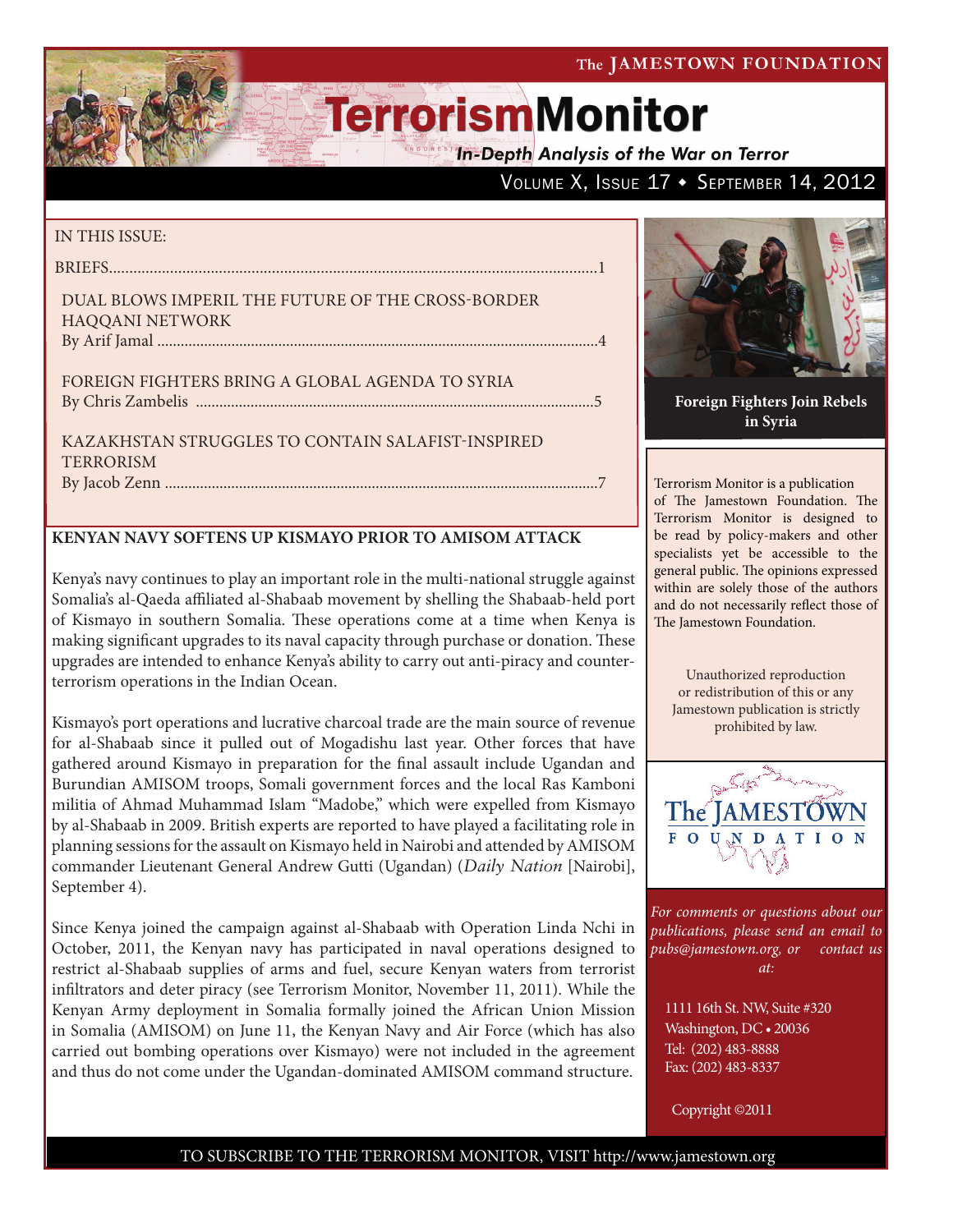Kenyan warships are now playing an important role degrading the defenses and military capacity of those al-Shabaab militants who have not seized the opportunity to join the civilian flight out of Kismayo. There are reports that al-Shabaab has attempted to stiffen its resistance by bringing in hundreds of reinforcements in armored vehicles (Jowhar. com [Mogadishu], September 7). Even if al-Shabaab is forced to make a strategic withdrawal from Kismayo, occupying AMISOM forces are almost certain to be met by improvised explosive devices, land-mines and ambushes by hidden militants (after the pattern of Mogadishu).

After reportedly being provoked by an al-Shabaab gunboat, a Kenyan navy ship fired ten rounds on Kismayo on September 3, while the port area and airport were shelled the next day (*Daily Nation* [Nairobi], September 5; VOA, September 4; BBC, September 4). Kenyan ships fired on what they believed to be a Kismayo arms cache on September 5, killing a reported seven Shabaab militants and destroying a stockpile of "technicals" [armored battle wagons], arms and munitions (RFI, September 6). Residents of the town said the attack began shortly after the militants had dragged the bodies of four Kenyan soldiers killed in the battle for Afmadow into the town square for public display (RFI, September 6). A Kenyan ship fired on a Shabaab anti-aircraft emplacement on September 11.

In the last few months Kenya has added two ships to its fleet that will significantly enhance its naval strength. In June, France donated the 1976 vintage patrol boat La Rieuse, one of ten ships of the P400 class used to patrol the waters of its overseas possessions. Equipped with a 40mm cannon, *La Rieuse* operated in the Indian Ocean from the French base at Réunion. Most of the P400 class are now being decommissioned, but *La Rieuse* (now renamed KNS *Harambee II*) was donated in the interests of helping Kenya carry out high seas security operations (Meretmarine.com, June 7; Defenceweb.com, June 10).

Kenya has also finally taken possession of the 140-ton *Jasiri*, a Spanish-built oceanographic survey vessel that has been fitted with naval guns, missiles, machine-guns and radar and communications systems, making it the most powerful ship on the East African coast (*Nairobi Star*, August 30). The ship was supposed to be delivered in 2005, but the purchase became entangled in Kenya's Anglo-Leasing corruption scandal. As a result, the ship sat without maintenance in a Spanish dock for seven years. A Kenyan delegation arrived to complete the deal in February but instead rejected the ship on the grounds that much of the equipment was outdated and no longer functioning. After an unsuccessful attempt to sell the ship to the Nigerian Navy, Kenya finally negotiated a deal

### TerrorismMonitor Volume X • Issue 17 • September 14, 2012

with the *Jasiri'*s builders, Euromarine Industries (*Nairobi Star*, April 27).

Mombasa, the Kenyan Navy's main port, was consumed by deadly street riots when the *Jasiri* arrived following the assassination of Muslim preacher Aboud Rogo Muhammad, a well-known supporter of al-Shabaab. A statement issued by al-Shabaab urged Kenyan Muslims to "take all necessary measures to protect their religion, their honor, their property and their lives from the enemies of Islam" (AFP, August 29).

Nonetheless, Kenyan Chief of Defense Forces, General Julius Karangi, warned that the arrival of the *Jasiri* had shifted the power equation on the East African coast: "*Jasiri* has capabilities and capacities that we did not have. If there are some people out there thinking they can come to our waters and worry us, let them know that things can get very tough for them" (*Africa Review* [Nairobi], August 31). The Navy has not yet announced whether the Jasiri will participate in the Kismayo operation, but its deployment there seems likely after trials are carried out.

### **SOUTH SUDAN'S YAU YAU REBELLION CREATING INSECURITY IN JONGLEI STATE**

Rebellions in remote regions of South Sudan continue to plague efforts to restore security in the new nation and further a disarmament process that is ironically being cited as one of the primary causes of the latest disturbance in South Sudan's Jonglei State. The so-called Yau Yau Rebellion, named for its leader, failed politician David Yau Yau, has brought many youth belonging to South Sudan's Murle tribe into direct conflict with troops of the Sudan People's Liberation Army (SPLA), the former rebel group that now forms the national army of South Sudan.

A former theology student, Yau Yau was defeated by a SPLM candidate in the April 2010 elections. Rather than accept defeat, Yau Yau gathered disaffected youth of the Jonglei-based Murle tribe and launched an attack on Pibor in May, 2010, killing several SPLA soldiers. He continued to mount ambushes on SPLA troops and South Sudan wildlife rangers until 2011, when he agreed to a ceasefire. [1] During his reintegration with the SPLM government, Yau Yau received the usual reward for rebels who have given up their struggle—a general's rank in the SPLA, despite Yau Yau's utter lack of military experience.

The SPLA reported in April that Yau Yau had fled to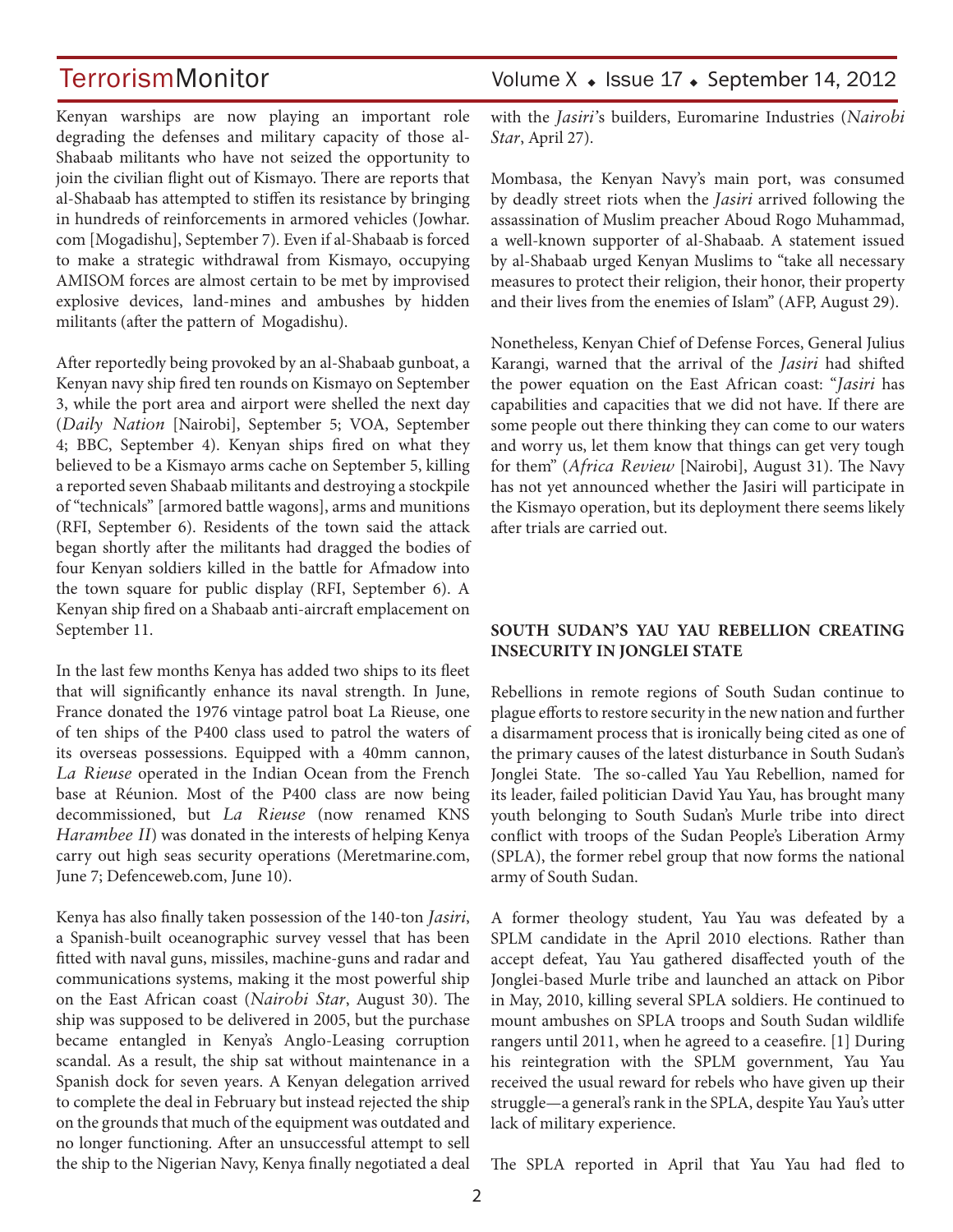Volume  $X \triangleleft$  Issue 17  $\triangleleft$  September 14, 2012

Khartoum, presumably to obtain aid for a new rebellion from the government of Omar al-Bashir, which has been engaged in a proxy war with the South for several years (Sudan Tribune, April 8). Yau Yau has since enjoyed some success in fighting on his own turf in Pibor County (southwest Jonglei State). On August 23, Yau Yau's men were joined by armed civilians in killing as many as 40 SPLA soldiers looking for the rebel leader in the Lekuangole Payam district of Pibor (Miraya FM [Juba], August 27; *Upper Nile Times,* August 27 ). In the aftermath of the attack, the commander of the SPLA's Division 8, Major General Botros Bol Bol, vowed that "Yau Yau will die like [George] Athor… they will not escape from our hands," while Governor Manyang said the army had been instructed to teach the rebels "a lesson they will never forget" (Sudan Tribune, August 28). [2] That lesson was postponed when Yau Yau's men attacked SPLA troops again on August 30 (Sudan Tribune, August 30).

SPLA troops involved in disarming the Murle (who fought in pro-government militias against the SPLA during the civil war) have been accused of committing numerous rapes and using various methods of torture and coercion to get Murle tribesmen to reveal where their weapons are hidden during the disarmament campaign, though an SPLA spokesman described such reports as "lies" (Sudan Tribune, August 27, August 30; BBC, May 25).

However, Jonglei governor Kuol Manyang played down the possibility the violence was connected to SPLA excesses in the disarmament process: "It is not revenge, it is a rebellion." The governor suggested that human rights violations amongst the Murle could be the work of "individuals" amongst the 8,000 SPLA soldiers deployed in the Pibor region (Sudan Tribune, August 27). Manyang has stated that Khartoum is the sole source of arms for Yau Yau's forces and claims that helicopters are hidden in the bush that are used to resupply the rebels (Sudan Radio Service, August 31; Sudan Times, August 30).

Most of the Murle live in the Upper Nile lowlands, though smaller groups live in the highlands of the Boma Plateau and across the border in southern Ethiopia, from whence they came in the 19th century. Their pastoral lifestyle has often brought them into conflict with other pastoralists in South Sudan over scarce resources. There are also residual tensions from the civil war, in which many Murle fought against the SPLA in Major General Ismail Konyi's pro-Khartoum Pibor Defense Forces (South Sudan News Agency, March 18). Cattle-raiding is endemic amongst the tribes of Jonglei State and has grown worse with the proliferation of automatic weapons during the civil war, but it is the Murle proclivity for abducting hundreds of children annually that has enraged their neighbors. The cause of the abductions appears to be widespread infertility amongst the Murle, which is commonly believed to be caused by an epidemic of syphilis, though very little serious research has been carried out to discover the precise reasons for the problem, which appears to be long-standing—some Nuer claim the abductions began in the 17th century (Bor Globe, April 9; South Sudan News Agency, January 5).

In late December, 2011, a Nuer militia of over 6,000 men known as the Nuer White Army (NWA) launched "Operation Ending Murle Abductions" with the assistance of some 900 Twic-Dinka youth eager to end the pattern of Murle childabductions and who were credited with providing the intelligence behind the successful rescue of 35 abductees. [3] A NWA statement issued during the January campaign against the Murle offered a novel solution to the Murle infertility problem:

[The] Murle cannot increase their population by abducting Nuer, Anuak and Dinka's children. If Murle's women have fertility problem, the Nuer and Dinka are willing to accept intermarriage with Murle. The Dinka, Nuer and Murle's chiefs can sit down and talk about intermarriage to assist our Murle brothers to increase their population if their women are not procreating. The chiefs can decide the number of cattle a Murle man should pay as dowries to marry a Dinka or Nuer girl (South Sudan News Agency, January 5).

The NWA was formed by Riek Machar (current vicepresident of South Sudan) during the 1991 split within the SPLA, which saw many Nuer under Machar's command join Khartoum's loyalists in South Sudan in reaction to perceived Dinka dominance of the independence movement. The NWA, composed largely of young Lou Nuer civilians, used their official sanction to turn their arms against traditional regional enemies, such as the Bor Dinka and the Murle. Machar found it difficult to disband the youth after the Comprehensive Peace Agreement (CPA) of 2005. The battle-hardened veterans of the SPLA were more persuasive, slaughtering over a hundred of the NWA in May, 2005, bringing a temporary halt to the movement's activities. [4]

The NWA today reject Riek Machar as a Nuer leader and hold him responsible for arming the Murle after siding with Khartoum in the civil war. The NWA operates outside the traditional tribal power structure, which has created friction with the community it purports to represent. In a statement released earlier this year, the NWA suggested the UN not waste its time talking to a "tiny minority, like chiefs, elders, pastors and politicians," and further warned that if South Sudanese President Salva Kiir "wants to avoid what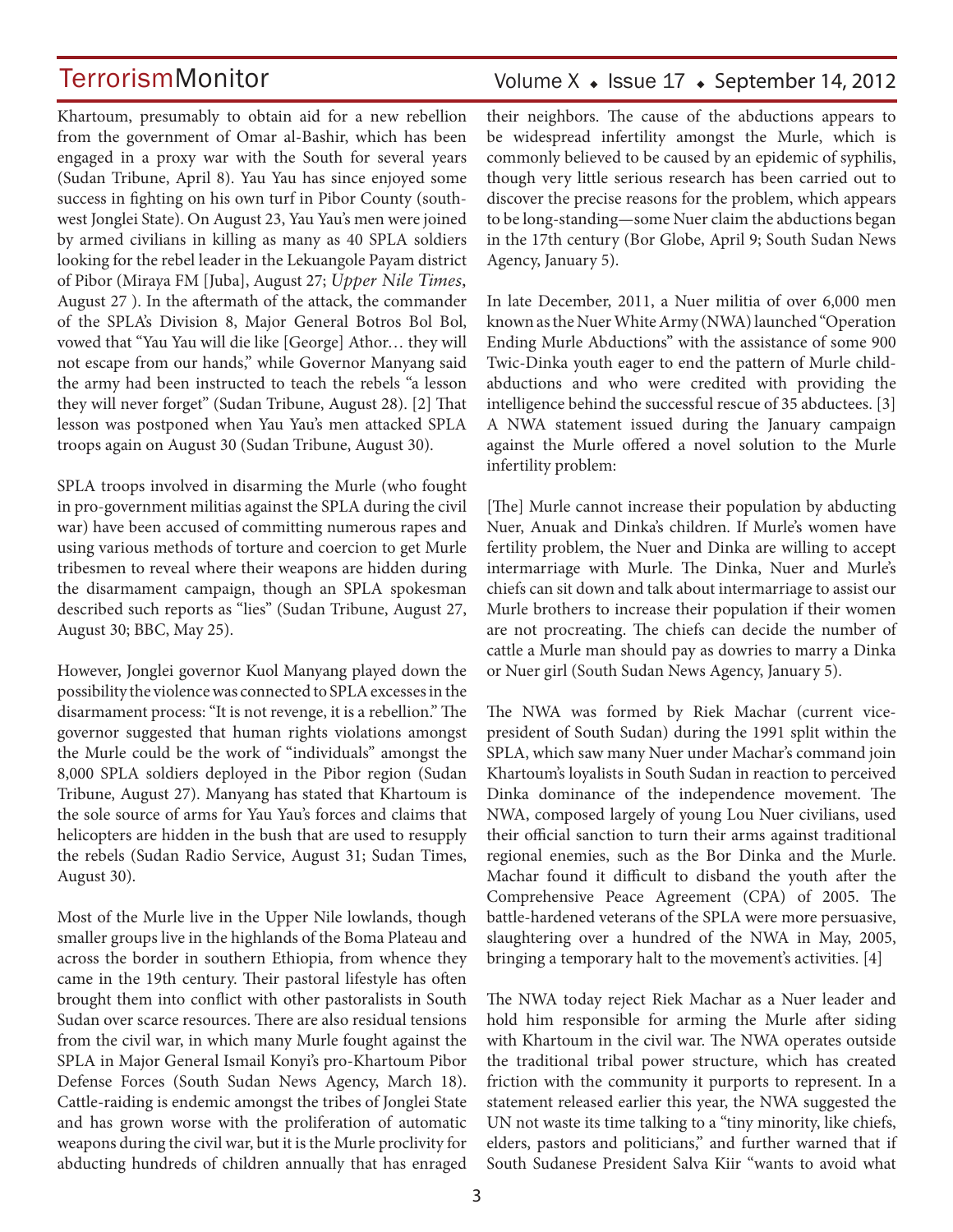happened to Muammar Qaddafi, he should not mess with the Nuer White Army." [5]

One of the organizers of the December-January raids on the Murle was Dak Kueth, a Lou Nuer "magician" who headed for the Ethiopian border with 200 armed men rather than submit to SPLA disarmament, committing further attacks on the way. In late June, Dak Kueth's group became trapped between SPLA forces and Ethiopian troops, forcing the entire group to surrender to the Ethiopians. Some of those detained were Ethiopian nationals from the Nuer community of western Ethiopia's Gambela district, but Dak Kueth and the Sudanese Nuer were turned over to the SPLA (Sudan Tribune, April 17; June 27).

Led by Lieutenant General Kuol Deim Kuol, the disarmament campaign that began in March has been hampered by difficult terrain, a lack of roads and Murle fears that they will be defenseless in the face of further attacks from the Nuer and Dinka (Sudan Tribune, April 17). As many as 100,000 people remain displaced after the tribal clashes of December 2011 and January 2012, in which 1,000 to 3,000 people were killed.

#### Notes:

1. "David Yauyau Rebellion, Jonglei State," Small Arms Survey, February 2011, http://www.sudantribune.com/IMG/ pdf/HSBA-Armed-Groups-Yauyau.pdf.

2. For the rebellion and death of Lieutenant-General George Athor, see Terrorism Monitor, May 20, 2010 and Militant Leadership Monitor Brief, December, 2011.

3. "The Nuer White Army Ended Operations against Murle Tribe in South Sudan," Media Release, Nuer White Army, Akobo, South Sudan, January 5, 2012: http://www. southsudannewsagency.com/news/press-releases/the-nuerwhite-army-ended-operations-against-murle-tribe-insouth-sudan.

4. John Young, "The White Army: An Introduction and Overview," Small Arms Survey, June 2007, http://www. smallarmssurveysudan.org/pdfs/HSBA-SWP-5-White-Army.pdf.

5. Ibid

## **Dual Blows Imperil the Future of the Cross-Border Haqqani Network**

### *Arif Jamal*

Two recent events seem to have shaken the Haqqani Network to its core—the death of Badruddin Haqqani and the group's designation as a "Foreign Terrorist Organization" (FTO) by the United States. According to a Pakistani journalist based in the Tribal Areas, the death of Badruddin Haqqani was more of symbolic and psychological impact while the FTO designation by the United States hit the group's soft financial underbelly. "There is no shortage of people who can replace Badruddin Haqqani but there are no countries that can replace the lost [support from some] countries as a consequence of the FTO designation." [1] Though reports of Badruddin's death were initially denied by Taliban spokesman Zabihullah Mujahid, they were later confirmed by Badruddin's family (Ansar1.info, August 26; Khaama Press [Kabul], August 27).

The cross-border Haqqani Network keeps its identity intact within the Taliban Movement. It also has independent ties with other terrorist groups such as al-Qaeda and Lashkar-e-Taiba. According to Pakistani journalist Wajahat Khan: "The network is, literally, a bit like a crime family. Lots of cousins and uncles dominate the top tiers of leadership, specializing in different roles, skills, regions and formations" (Express Tribune [Karachi], September 8).

Although Badruddin's brother Sirajuddin was considered senior to him in the network hierarchy, Badruddin was heavily involved in kidnappings, extortion and military operations in Afghanistan. According to a security official based in the tribal areas, Badruddin was in-charge of day-today operational details such as recruiting and training suicide bombers for southeastern Afghanistan (including Kabul). [2]

The Haqqani Network is known to have a wide range of legitimate business interests in Pakistan as well as some Middle East countries. There is no immediate threat to their business interests in Pakistan as Islamabad is determined not to abandon them. Although it became quite clear more than a month ago that the United States was about to take action against the Haqqani Network, Pakistan did not take any action against the group itself. Neither were the Haqqanis worried. According to a Pakistani official, "They felt fairly assured about their business and financial interests in Pakistan. However, they have taken some preliminary steps to secure their interests and accounts in some Middle East countries." [3]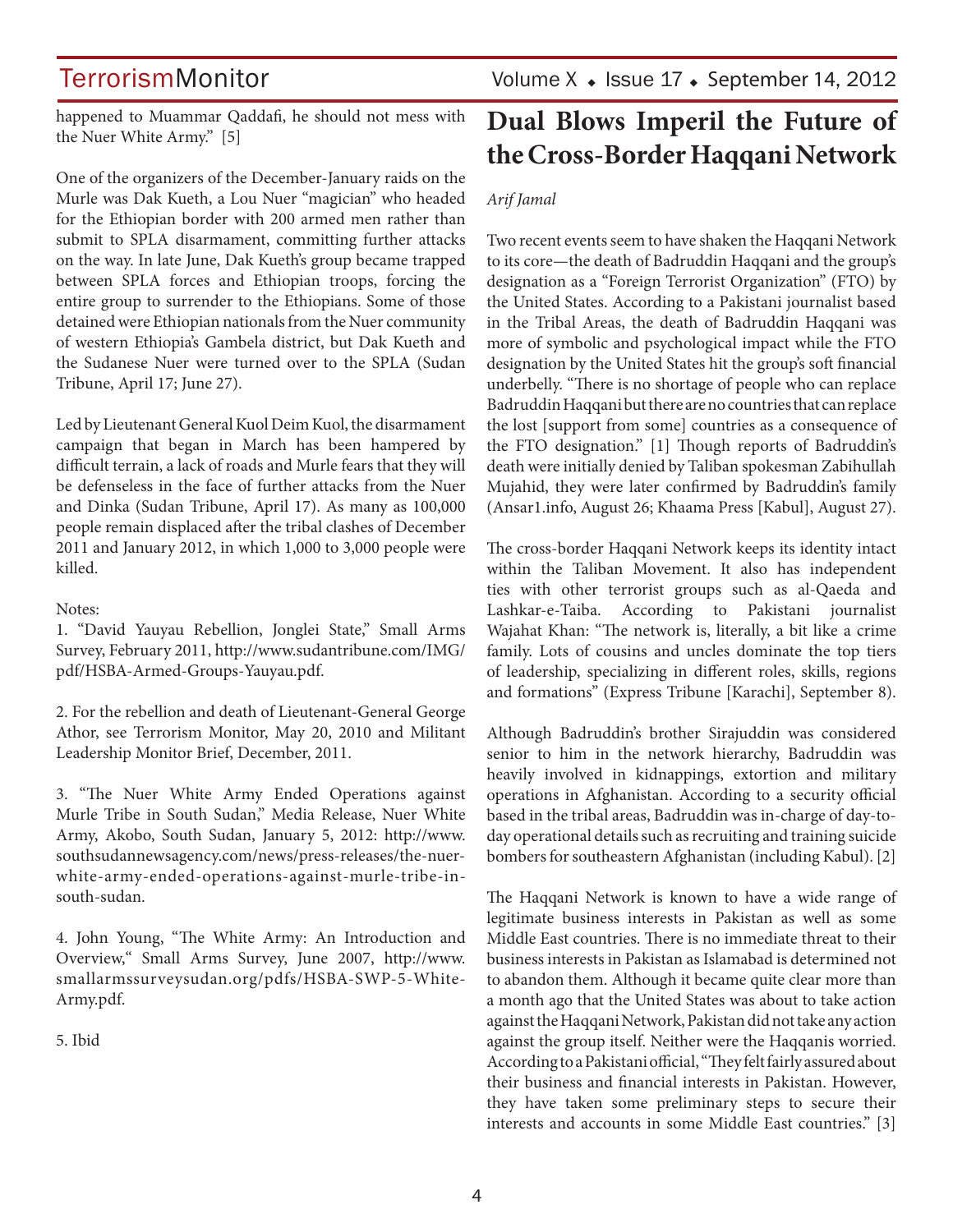Pakistan believes that the FTO designation in the wake of Badruddin Haqqani's death is meant to send a clear message. It is commonly believed in Pakistan that high profile actions against the Haqqani Network are basically aimed at entrapping Pakistan. According to a civilian official working on terrorism-related matters, the United States "could have taken these steps a long time ago but did not." The reason for the delay was that the United States "wanted to work with Pakistan. Now, it makes it a lot easier for the United States to designate Pakistan as a state sponsoring terrorism." [4] Some officials predict that bad days are ahead for Pakistani-American relations in the wake of the FTO designation: "Frankly speaking, any decision by the U.S. to declare the Haqqani network a terror group will not be a good sign for future Pakistan-U.S. relations. Any such decision will take the relationship back to square one, ruining the improvement seen in ties between the two countries during the last couple of months" (AFP, September 7).

The FTO designation is likely to make any talks between the United States and the Haqqani Network more difficult, if not impossible. Combined with the alleged killing of Badruddin, hopes have dimmed of any talks between the Haqqani Network and the United States. According to a Pakistani official, there was a section in the network which was supportive of the talks with the Americans and the Afghan government, but these hopes have now been dashed. [5] The public statements of the Haqqani Network also show that the group is ready to carry out reprisals. Haqqani Network commanders said that the FTO designation is likely to endanger a peaceful settlement of the Afghan conflict before the end of 2014 (Reuters, September 7).

The dual blows will shrink the space for the Haqqani Network as it will not be able to operate outside Pakistan with impunity as it does in some countries. The blows are likely to have a significant impact on its legitimate and illegitimate businesses, particularly in some Gulf countries. At the same time, it is also likely to harden its posture vis-à-vis America. At a time when some Taliban groups are reportedly ready to accept a limited US presence in Afghanistan in the post-2014 period, the Haqqani Network is more likely to oppose it.

Notes:

1. Author's telephone interview with a FATA-based journalist who requested anonymity, September 7, 2012.

2. Author's telephone interview with a mid-ranking security official who requested anonymity, September 5, 2012.

Volume  $X \triangleleft$  Issue 17  $\triangleleft$  September 14, 2012

3. Ibid

4. Author's interview with a civilian security official who requested anonymity, September 8, 2012.

5. Author's telephone interview with a security official in Peshawar who requested anonymity, September 8, 2012.

*Arif Jamal is an independent security and terrorism expert and author of "Shadow War – The Untold Story of Jihad in Kashmir."*

## **Foreign Fighters Bring a Global Agenda to Syria**

#### *Chris Zambelis*

Great uncertainty continues to shroud the ideological composition of the insurgency that is raging across Syria. The motivations of the rank-and-file of the Free Syrian Army (FSA - the armed wing of the Syrian National Council [SNC] opposition movement) and the constellation of factions that claim to be fighting under its auspices, are provoking serious concern. Displays of sectarianism, expressions of Salafist dogma and a spate of improvised explosive device (IED) and suicide attacks redolent of al-Qaeda that are occurring with growing frequency in Syrian cities, validate fears of the presence of radical Islamists within the armed opposition. Islamist militants fighting under the FSA banner or with Syrian organizations harboring expressly radical Islamist agendas such as Jabhat al-Nusrah and Kataib al-Ahrar al-Sham are making their presence felt in the insurgency (*al-Akhbar* [Beirut], August 6). [1]

Allegations that foreign-born radical Islamist militants hailing from around the globe are streaming into Syria, are appearing with increasing regularity in media accounts of the conflict in Syria (al-Jazeera [Doha], August 23; *al-Akhbar*, July 26). Since the start of the uprising, influential radical Islamist ideologues as diverse as al-Qaeda leader Ayman al-Zawahiri, exiled Syrian Salafist cleric Sheikh Adnan al-Arour and Lebanon's Dai al-Islam al-Shahhal have appealed to Muslims to travel to Syria to fight the Ba'athist regime (al-Arabiya [Dubai], February 12; *Daily Star* [Beirut], April 16). Al-Qaeda's Iraq-based affiliate, the Islamic State of Iraq (ISI), and the Algeria-based al-Qaeda in the Islamic Maghreb (AQIM) have also interjected themselves into the campaign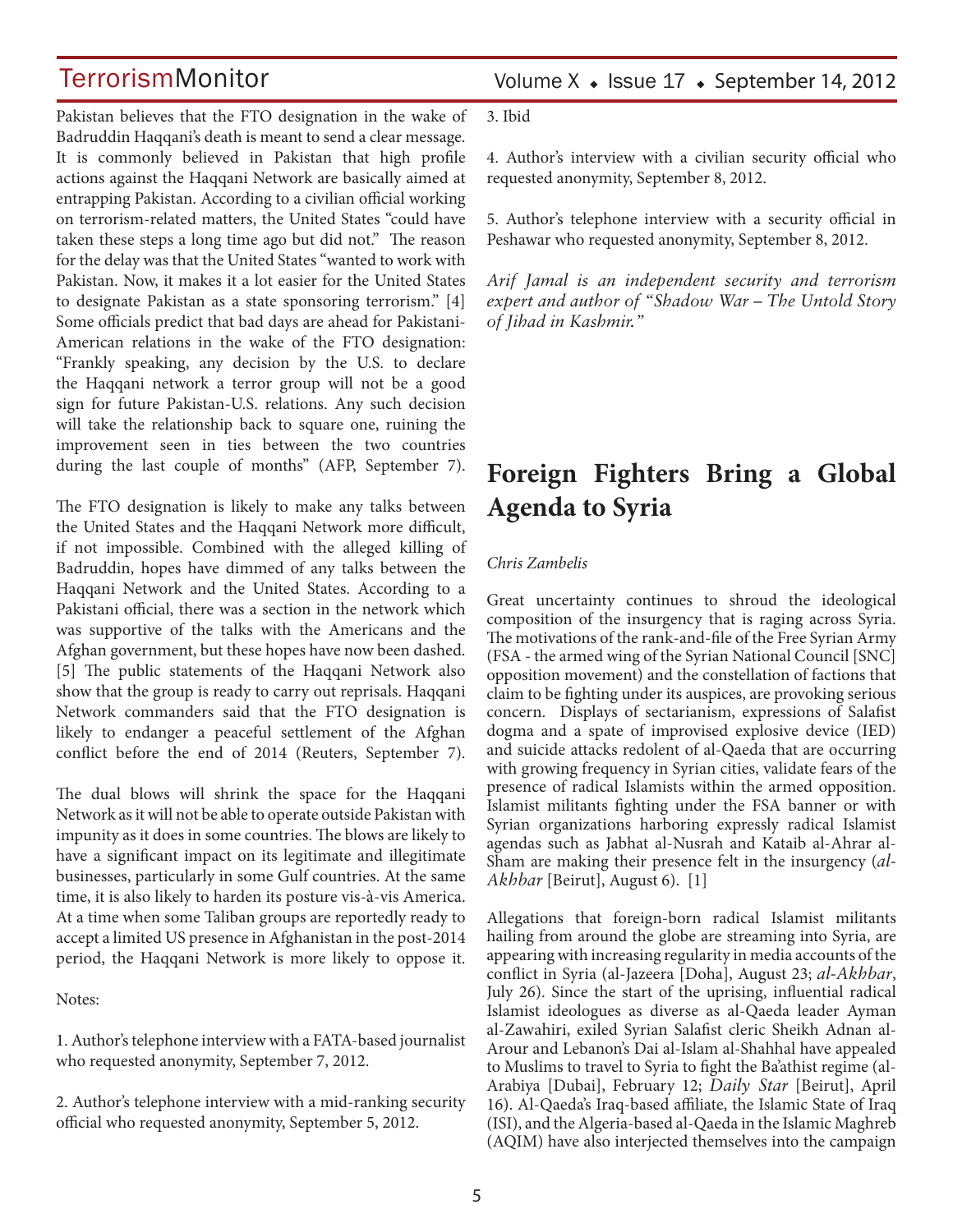by publicly declaring their solidarity with the insurgency. AQIM commander Abu Musab Abd al-Wadoud (a.k.a. Abdelmalek Droukdel) issued a video statement in August lamenting the Algerian government's position on the crisis in Syria and the predicament of Syrian refugees in Algeria (Al-Andalus Media Foundation, August 27) Abu Hussam al-Shami (a.k.a. Abd al-Aziz al-Kourkli), the commander of the Khilafah Brigades of Lebanon's Fatah al-Islam militant group, was killed near Damascus earlier this month (OnlyLebanon. net [Beirut], September 8).

Foreign fighters from Jordan, Lebanon, Iraq, and Kuwait who have been killed on the battlefield have been lionized on radical Islamist websites and chat room forums as martyrs (al-Jazeera, September 4; Al-Arabiya, February 12). Despite his movement's formal renunciation of violence, a spokesman for Egypt's al-Gama'a al-Islamiyya admitted that three of its members have been killed in fighting in Syria in September and that other Egyptians are eager to join the insurgency (*al-Masry al-Youm* [Cairo], September 11). The insurgent al-Furqan Battalion that is operating in Syria's northern Idlib Province announced that a number of Algerians and Moroccans have been killed in the violence (*El-Khabar*  [Algiers], September 10). There are also indications that a cohort of non-Arab fighters has made its way to Syria that includes Turks, Pakistanis, Afghanis, and Somalis (*Radikal*  [Istanbul], August 22). Europeans, including British-born militants of South Asian extraction, are also said to be fighting in Syria (*Daily Times* [Lahore], July 30). While providing critical medical treatment to victims of the conflict during a secret humanitarian mission in Syria's northern city of Aleppo, Dr. Jacques Beres, co-founder of the medical charity Doctors Without Borders, observed that about 60 percent of his patients were insurgents, and that at least half were foreign fighters (Reuters, September 8; *Daily Star*, September 10).

Much like Afghanistan and Iraq before it, Syria is emerging as a jihadist battlefield for both aspiring and hardened militants. The Liwa'a al-Ummah movement, a band of largely Syrian militants led by Libyan veterans of the anti-Qaddafi campaign, has been active in Syria since May. [3] Mahdi al-Harati, one of Liwa'a al-Ummah's commanders, is a Libyanborn Irish citizen who helped lead the Tripoli Brigade in Libya. Liwa'a al-Ummah, which claims no affiliation with the FSA, has enlisted the support of a number of Libyan and other foreign volunteers in its drive to topple the Ba'athist regime in Syria (*al-Akhbar*, August 6; *Irish Times* [Dublin], August 1).

Despite the presence of foreign fighters in Liwa'a al-Ummah, most of the foreign fighters that fill the ranks of the insurgency appear to be attaching themselves to various disparate factions, including ones that profess to operate as part of the FSA. FSA leaders categorically reject all charges that implicate the armed opposition with radical Islam. [4] Nevertheless, there is ample evidence to indicate that a number of FSA-

### TerrorismMonitor Volume X + Issue 17 + September 14, 2012

affiliated factions adhere to ultraconservative Salafist or similarly hardline worldviews. Led by the Syrian Muslim Brotherhood, Islamists of various persuasions also occupy a dominant role within the SNC. The leading role played by Saudi Arabia, Qatar, and Gulf Cooperation Council (GCC) states (the GCC is a leading supporter of ultraconservative Salafist movements globally) in sustaining the opposition to the Ba'athist regime is also illustrative of the ideological trajectory of the insurgency. The sectarian makeup of the insurgents – the FSA is overwhelmingly composed of Sunni Arab defectors and civilian volunteers from Syria's Sunni Arab majority – is also cause for consternation. The dominant role played by the Alawite minority in Syria's existing power structures is a source of bitterness among conservative Sunnis opposed to the Ba'athist regime. Many orthodox Muslims, especially Salafists, consider Alawites to be heretics, a perspective that is aggravating sectarianism in Syria.

Reliable assessments of the numbers of foreign fighters active in Syria do not exist. At this stage, their overall numbers are likely to be relatively small in relation to the broader insurgency. Nevertheless, the implications of the emergence of foreign fighter movements in Syria extend beyond quantitative estimates. As the experiences of Afghanistan and Iraq have demonstrated, foreign fighters tend to be among the most ideologically determined actors on the battlefield. Seasoned militants often provide invaluable tactical and operational expertise in critical areas as varied as constructing and deploying IEDs to engaging in light arms skirmishes, skills possibly learned while fighting U.S. forces in Afghanistan and Iraq or participating in other campaigns. Foreign fighters typically serve as force multipliers on the battlefield by offering veteran leadership and confidence to struggling insurgencies; alternatively, the presence of foreign fighters can also undermine the legitimacy of political and armed opposition movements while acting to further destabilize fragile polities. In light of mounting reports of foreign support for the insurgency, it is these same factors that raise troubling concerns over the presence of foreign fighters in Syria. Considering the avowed Salafist and radical Islamist orientation of the majority of the foreign fighters in Syria, including many with allegiances to al-Qaeda, their presence in that country most certainly signals an attempt to exploit the conflict to serve a broader, global agenda that extends beyond controlling Damascus.

#### Notes:

1. The official website and Twitter page of Jabhat al-Nusrah li-Ahl al-Sham min Mujahedeen al-Sham fi Sahat al-Jihad (The Support Front for the People of the Levant by the Levantine Mujahedeen on the Battlefields of Jihad) are available at: http://ansaralsham.blogspot.com/ and https://twitter.com/ JbhatALnusra, respectively. The official website, Facebook, and Twitter pages of Kataib al-Ahrar al-Sham (Battalion of Free Syria) are available at: http://www.ahraralsham.com/,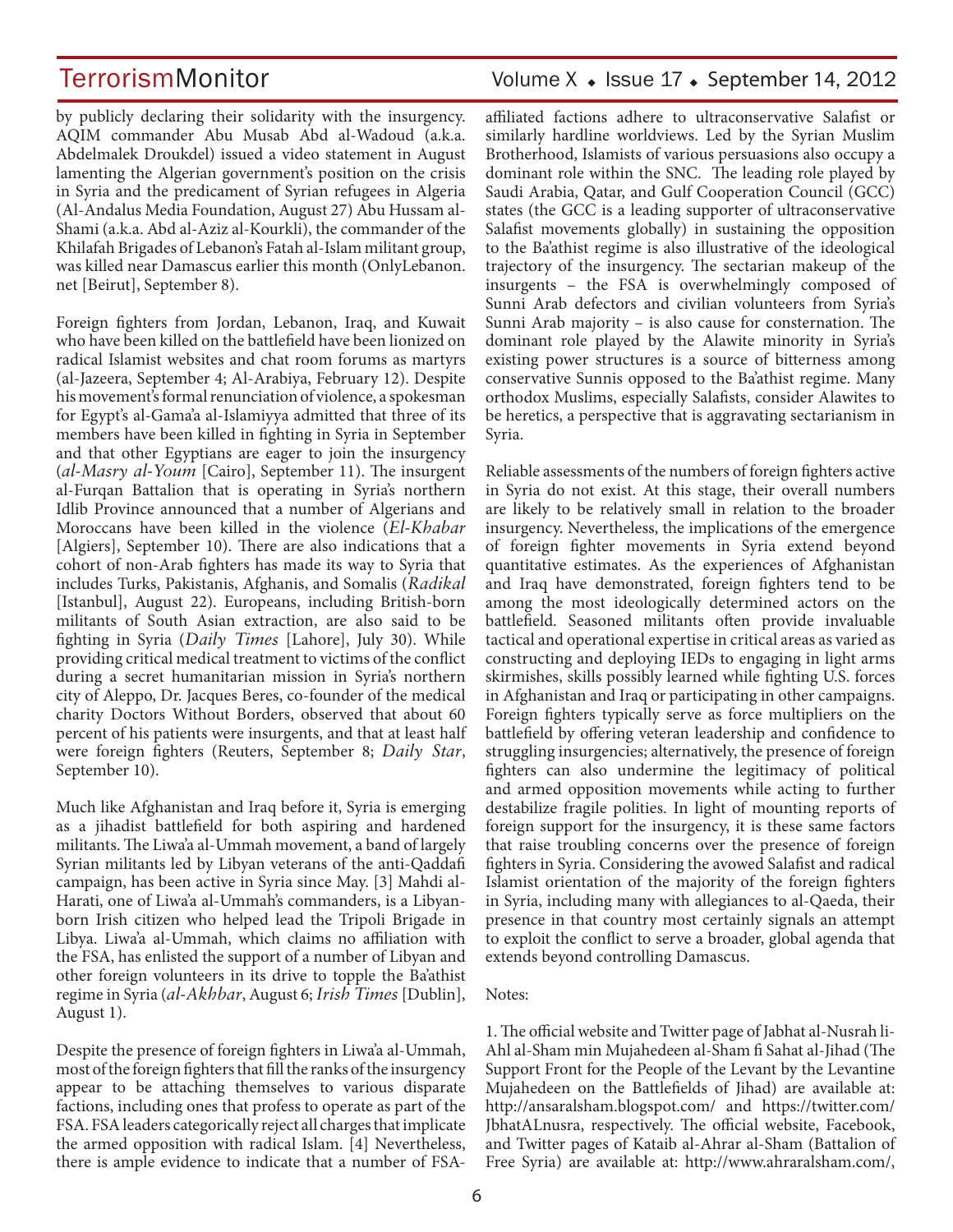http://www.facebook.com/A.Alsham.Army, and https:// twitter.com/Ahraralsham, respectively.

2. Sheikh Adnan al-Arour's regular public appeals to Syrians and Muslims in the Middle East to support the insurgency can be viewed on his official YouTube channel, available at: http://www.youtube.com/AdnanAlarour.

3. The official Facebook, YouTube, and Twitter pages of Liwaa al-Ummah (Banner of the Islamic Nation) are available at: http://www.facebook.com/Lewa.Alamah, https://www. youtube.com/user/Liwaalummah, and https://twitter.com/ liwaalummah, respectively.

4. The FSA has become so concerned with its poor reputation that it has recently announced that it will be changing its name to the Syrian National Army.

Chris Zambelis is an analyst and researcher specializing in Middle East affairs with Helios Global, Inc., a risk management group based in the Washington, DC area. The opinions expressed here are the author's alone and do not necessarily reflect the position of Helios Global, Inc.

## **Kazakhstan Struggles to Contain Salafist-Inspired Terrorism**

#### *Jacob Zenn*

Kazakhstan has experienced a rise in militant activity carried out by Salafist groups on its territory and periphery since late 2011. The Salafists' rejection of secularism and other types of Islam and their call for a return to the ways of the *Salaf*, or pious ancestors who lived at the time of Muhammad and the first four Caliphs, are regarded by the Kazakh government and most Kazakhs—as incompatible with the country's political and social institutions and the native brand of Islam that is strongly flavored by Kazakh customs and traditions. [1] For this reason, Kazakhs often refer to Salafists as Wahhabis, denoting the puritanical form of Sunni Islam prevalent in Saudi Arabia that has made inroads into Central Asia in the post-Soviet era.

In the words of Kazakhstan's President Nursultan Nazarbayev, "radical and extremist elements" in Kazakhstan have "put enormous pressure on the state and on society as

### Volume  $X \triangleleft$  Issue 17  $\triangleleft$  September 14, 2012

a whole" (Astana Times, July 13). This article tracks recent developments in Salafist militancy in Kazakhstan and the Central Asia region and reviews Kazakhstan's "counter-Salafism" strategy, the long-term impact of which will likely be diminished by forces beyond Kazakhstan's control.

### **Jund al-Khilafah and Domestic Militancy**

In the last three months of 2011, three Jund al-Khilafah (Army of the Caliphate) cells carried out the first terrorist attacks in Kazakhstan's history, targeting government buildings and personnel in Atyrau, Taraz and Almaty. According to sources in Kazakhstan, one of Jund al-Khilafah's founders from Atyrau became a Salafist militant when he was arbitrarily denied permission by Kazakh authorities to study Islam in Saudi Arabia. With two companions from Atyrau, he then fled to the Afghanistan-Pakistan border region, where they established Jund al-Khilafah while maintaining networks with Salafists in Kazakhstan who could carry out attacks on the home front. [2] Jund al-Khilafah also heightened its profile through posts on online jihadi forums, such as al-Qaeda's Ansar al-Mujahideen forum, claiming responsibility for each of the three attacks. The movement also issued video statements denouncing the 2011 "massacre" of striking oil workers in Zhanaozen and President Nursultan Nazarbayev's religious policies, which Jund al-Khilfah claims prohibits government officials from praying in state institutions, men from growing beards and women from wearing the *hijab*. [3]

Jund al-Khilafah has not carried out attacks in Kazakhstan in 2012, but another Salafist group in Kostanay (northern Kazakhstan) was uncovered facilitating the travel of Salafists to Afghanistan by providing them with fraudulent documents. Elsewhere, members of a group in Atyrau, possibly related to Jund al-Khilafah, were caught sending money to Kazakh militants abroad through bank transfers to Pakistan (Interfax, July 3). In addition, a group in Tausamaly (a village outside of Almaty) set off a gas explosion in a safe-house on July 11, while creating a home-made bomb, killing 8 persons. A search of the premises uncovered guns, ammunition, religious literature and police and SWAT team uniforms (Kazakhstan Today [Almaty], July 17). In an August 17 follow-up operation to arrest the leaders of that cell, Kazakh security forces killed nine people who reportedly refused to surrender (Regnum.ru, August 17). During the investigation it was revealed the suspects kept their wives locked up in apartments to prevent them from communicating with the outside world. Most recently, on September 12, a special forces operation in Atyrau raided a flat where suspected terrorists who set off an accidental explosion that killed one person on September 5 were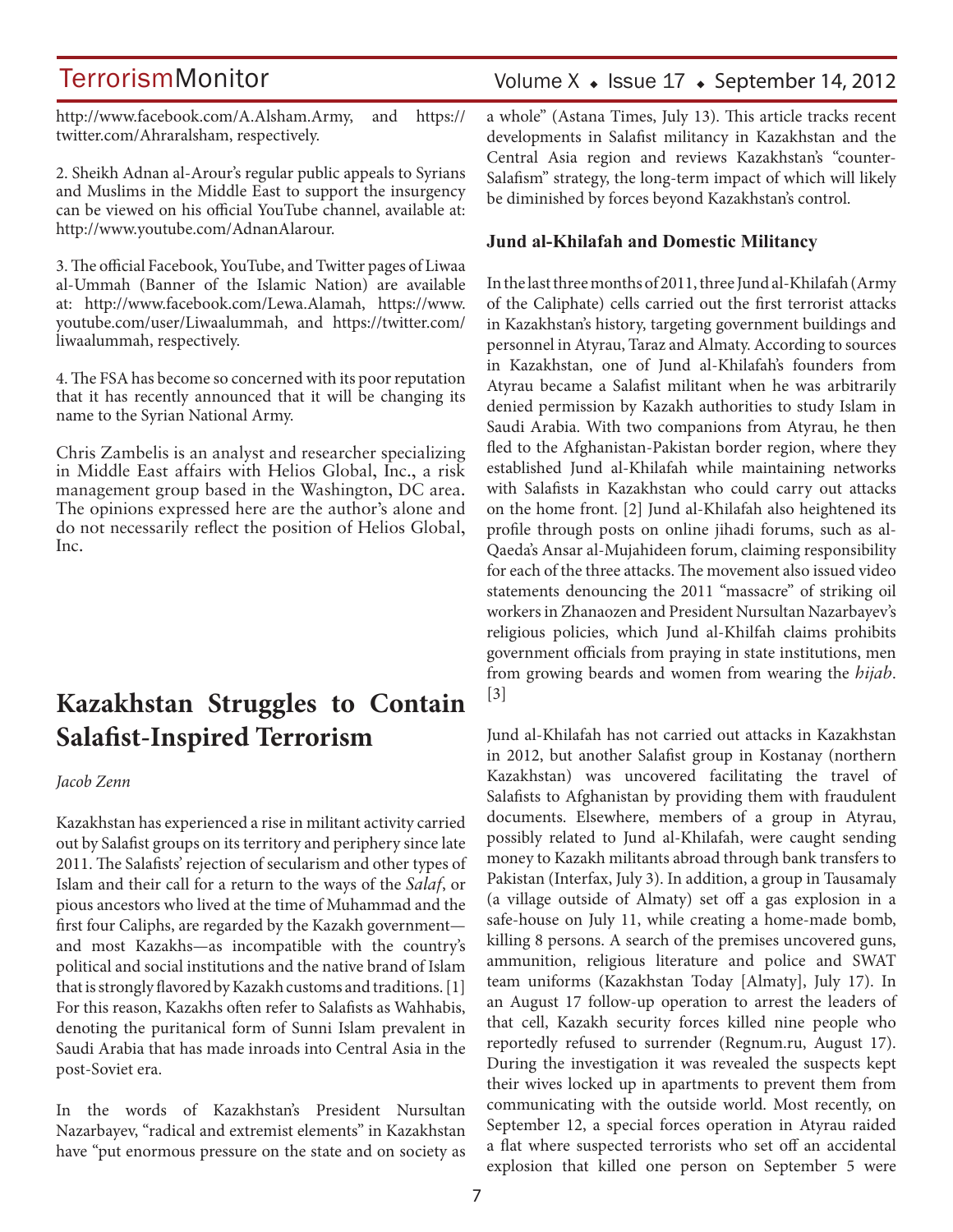### believed to be residing (Interfax [Atyrau], September 12). **Salafism on Kazakhstan's Periphery**

The rise of militancy north of Kazakhstan, in the Russian republics of Tatarstan and Bashkortostan, may be connected to the rise of militancy in Kazakhstan. Ravil Kusainov, one of the founders of Jund al-Khilafah, declared in an interview to the jihadi media outlet Minbar Media that Jund al-Khilafah consists of nationals from different countries (www.vesti.kz, November 10). His name and the name of another founder, Rinat Habiulla, are also distinctly Tatar.

On July 19, a Salafist militant group injured Tatarstan's chief mufti, Idlus Faizov, in a car-bomb assassination attempt in Tatarstan's capital, Kazan. One hour before that attack, different members of that group succeeded in killing the chief of the education department of the Spiritual Board of the Muslims of Tatarstan, Valiulla Yakupov, in a shooting outside his residence. Both religious leaders were known for their efforts to cleanse Salafism from Tatarstan's religious institutions. The "Mujahideen of Tatarstan" issued a pair of videos on YouTube, the first of which announced the formation of the group on the morning of the attacks. In this video, "Muhammad," the military *amir* of the group, said that the Tatarstan Mujahideen were prepared to carry out attacks on the orders of Caucasus Emirate leader Dokku Umarov, who has sought to establish a front in Russia's Volga and Far East regions for nearly a decade (see Eurasia Daily Monitor, August 12). [4]

According to Russian officials, there is an entire generation prepared to carry out extremist activity in Tatarstan, with well over 100 people having been arrested for extremist activity there since 2006. These include the owner of a company that organizes pilgrimages, the head of a mosque in Tatarstan and an Uzbekistan national who are all suspects in the recent shootings of two religious leaders (*Nezavisimaya Gazeta*, March 3, 2011; Kommersant, July 20).

Tatarstan's neighbor Bashkortostan has also seen growing signs of militancy. Bashkortostan's southern border is only 300 kilometers from the northern Kazakhstan city of Aktobe, where four members of a Salafist militant cell were convicted in October 2011 for carrying out police shootings. In June 2012, five members of a Hizb ut-Tahrir cell were arrested in Bashkortostan for preparing and distributing leaflets, books, brochures and videos propagandizing "extremist views" (Perviy Kanal, May 25). In addition, an eight-person cell was arrested in late 2011 while preparing experimental explosions for an attack on Bashkortostan's district headquarters. Like Jund al-Khilafah's founders, the suspects were alleged to have planned an escape to Afghanistan through Kazakhstan

### (MediaKorSet, December 16, 2011). **Other Regional Developments**

To Kazakhstan's south, the Salafist-influenced group Hizb ut-Tahrir (HuT) has taken advantage of Kyrgyzstan's weak internal security. HuT was founded by diaspora Palestinians in 1952 and believes it is obligatory for every Muslim to work toward the reestablishment of the Islamic Caliphate; that no other system of law but Sharia is permissible; and that it is *haram* (forbidden) for Muslim states to seek protection from America or other *kufr* (non-Islamic) states. [5] HuT has been repressed to near extinction in Uzbekistan, where it first gained popularity in Central Asia in the 1990s, and most of Kazakhstan, but in Kyrgyzstan HuT has reemerged with an estimated 20,000 to 100,000 members. [6] Moreover, after the ethnic clashes between Kyrgyz and Uzbeks in southern Kyrgyzstan in 2010, HuT made inroads into northern Kyrgyzstan and areas near the Kazakhstan border, especially among the internally displaced people from the south now living near Bishkek, where Kazakhs have been among those arrested for proselytizing for HuT (see Eurasia Daily Monitor, July 16). Although HuT members profess non-violence, some of them have been radicalized by way of their increased contacts with Afghanistan. Notably, Kyrgyz fighters are believed to comprise the majority of fighters in Jund al-Khilafah. [7]

In the North Caucasus, where Dokku Umarov's Caucasus Emirate is based, Kazakhs have been found among captured or killed militants more frequently than any other Central Asian nationality, although it might be possible that many of these "Kazakhs" are ethnic Chechens who have returned to their homeland more than half-a-century after Stalin deported the entire Chechen population to Kazakhstan in the 1940s (RFE/RL, April 20, 2011). The proximity of the North Caucasus to Atyrau and Western Kazakhstan and the trade and transportations links that connect the two Caspian Sea coastal areas may also explain the rise of Salafism in Western Kazakhstan. Religious extremist groups were historically only found in southern Kazakhstan's Shymkent and Kentau regions, which are home to Kazakhstan's more religiously conservative Uzbek minority, but the estimated 5,000 Salafists between the ages of 13 and 30 in Atyrau is a sign of Salafism's spread to ethnic Kazakh regions of the country (Tengrinews, November 17). In addition, Jund al-Khilafah and other Central Asian Salafist groups continue to propagate the militant ideas of Aleksandr Tikhomirov, an ethnic Buryat Russian who converted to Islam with an adopted name Said Buryatsky and was killed in battle in the North Caucasus in March 2009.

Further abroad, the rise of the Muslim Brotherhood in Egypt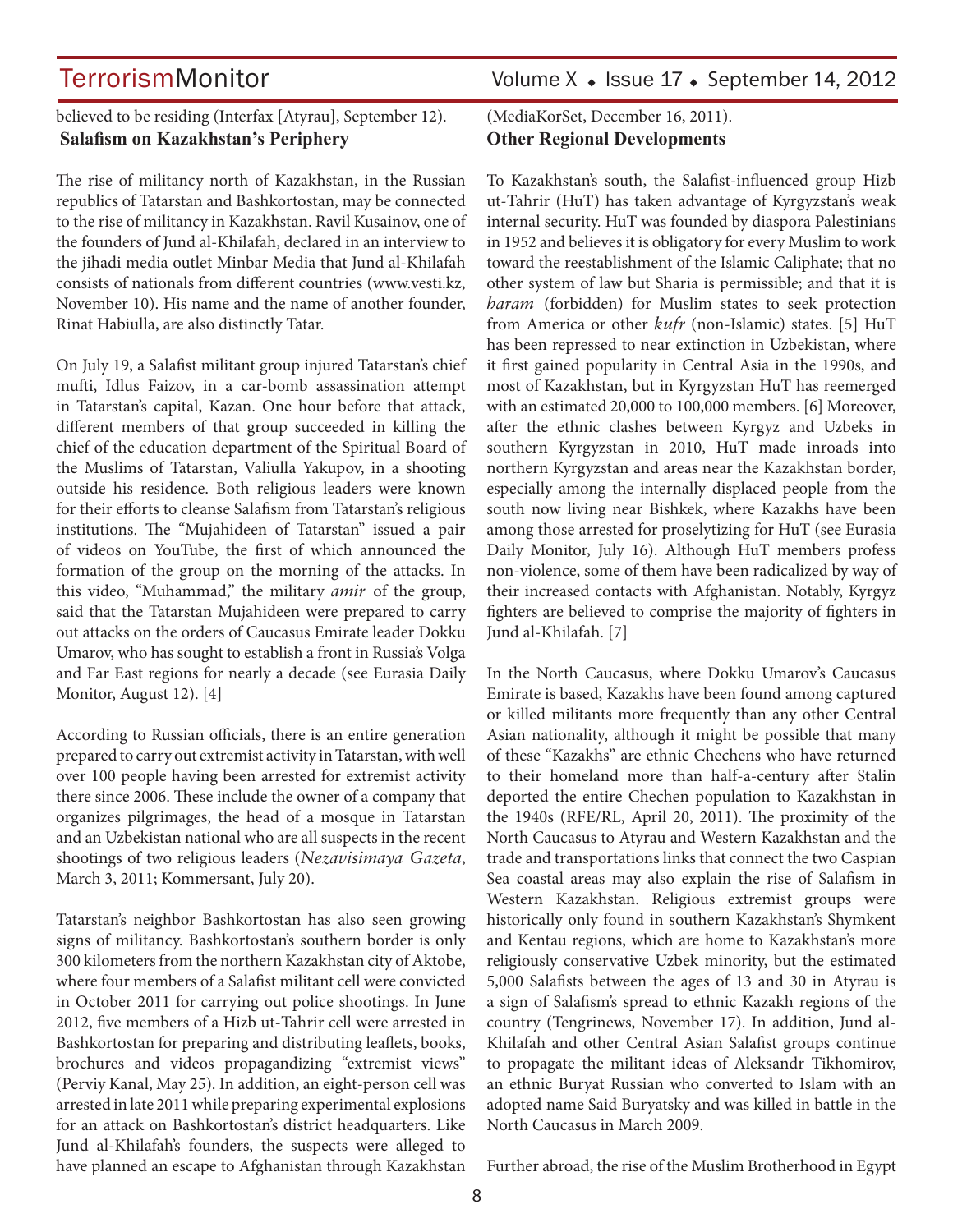and the emergence of Salafist political parties in Egypt, Libya and Tunisia provide newfound legitimacy for political Islam—a challenge to the secular, Nazarbayev-centric regime in Kazakhstan. Salafists in the Middle East have shown strong opposition to the Kazakhstan government, including the radical Mauritanian Sheikh Abu-Mundhir al-Shinqiti, who issued a fatwa in March 2011 saying that it is legal for Muslims to attack police in Kazkahstan and that there is an obligation for the Muslims of Kazakhstan to not be patient, but rather to engage in jihad (Kavkaz Tsentr, March 19, 2011). The revolutions in the Arab world have also emboldened groups like Jund al-Khilafah, which has urged Kazakhs to "to draw lessons from the Arab Spring and get rid of their governments" and sent a message to President Nazarbayev in a video statement saying that his regime would follow the same path as those in Tunisia, Egypt and Libya because of its "anti-Muslim" policies (www.vesti.kz, November 10). Leading Kazakhstani political analysts who contributed to a report in late August 2012 called "Central Asia-2020: An Inside View" have estimated that the probability of Islamists coming to power in Central Asia through revolution or mass protests, such as those in the Arab World, is as high as 30% in the mid-to-long term (Interfax, August 20). Similarly, Maulen Ashimbayev, the chairman of the Committee for International Affairs, Defense and Security of the Majlis (the Kazakh Parliament's lower house) says that:

Kazakhstan is probably interesting to [Salafists] by the fact that we are situated relatively not far from such complicated regions as the North Caucasus, Afghanistan, Pakistan and Iran. Our territory is a transit one for movements between southern and northern 'hot spots.' Therefore, the radical forces have the wish to entrench themselves here. They are purposefully working on recruiting supporters from within the country, attracting, first of all, young people to their ranks (Kazakhstan Today [Almaty], September 10).

### **Countering Salafism**

Although Kazakhstan has a reputation for dealing out harsh punishments with insufficient due process to terror suspects, the country has taken a more calibrated approach to countering Salafism. The Kazakh approach recognizes the role of the intelligentsia, religious leaders, NGOs, public organizations and the mass media in preventing isolated Salafist groups from becoming a large-scale problem in the country (Kazakhstan Today [Almaty], September 10).

One way in which Kazakhstan has sought to prevent youths from being recruited into extremist organizations is through educational initiatives. For example, the Astana mayor's Domestic Policy Department established a "Center

### Volume  $X \triangleleft$  Issue 17  $\triangleleft$  September 14, 2012

for Research on Religious Problems and for Psychological Rehabilitation" in October 2011 to provide alternative religious education for youths whose parents or teachers believe they have been influenced or "brainwashed" by "nontraditional religiosity," such as Wahhabism (Central Asia Online [Almaty], October 13, 2011). Similarly, in southeastern Kazakhstan's Zhambyl province, the Department of Religious Affairs has begun holding roundtable discussions, debates, seminars and public opinion polls to help youths distinguish "between traditional religion and the harsh rules of destructive cults" (Central Asia Online [Taraz], May 12, 2011). The Zhambyl city of Taraz also unveiled a memorial depicting the famous Kazakh folk couple Kozy-Korpesh and Bayan-Sulu after the November 2011 terrorist attack in the city "to symbolize the struggle against terrorism and to promote love" (Central Asia Online [Taraz], February 15).

Other strategies to counter the Salafist ideology include:

- Opening the new Nur-Astana mosque, one of Asia's largest, in Astana in July 2012. The mosque can seat up to 5,000 worshippers and is designed to buttress the government's religious credentials.
- Efforts to shut down religious facilities where Salafists have been reported preaching, including the Saudi Arabian cultural center in Almaty.
- Placing theologians and psychologists on the military draft boards to check for signs that indicate whether new recruits have been influenced by Salafism.
- Monitoring more than 10,000 websites for extremist content and blocking access to more than 100 such websites.

### **Conclusion**

Some of Kazakhstan's approaches to addressing the spread of Salafism may be effective in preventing youths from falling into the trap of an inflexible ideology which has a tendency towards militancy. Nonetheless, with Salafism's success in winning recruits on Kazakhstan's periphery, it will be difficult for Kazakhstan to succeed in containing the ideology without the successful efforts of neighboring states such as Russia and Kyrgyzstan, both of which have seen Salafism spread in recent years. For this reason, Kazakhstan has hosted regional forums to address Salafism, including a conference in Astana where anti-extremism cooperation between Turkic-speaking countries was discussed on September 6 (Interfax [Astana], September 6).

However, one of the key domestic issues Kazakhstan will need to address is the country's political future and whether religious groups will be able to openly and freely partake in